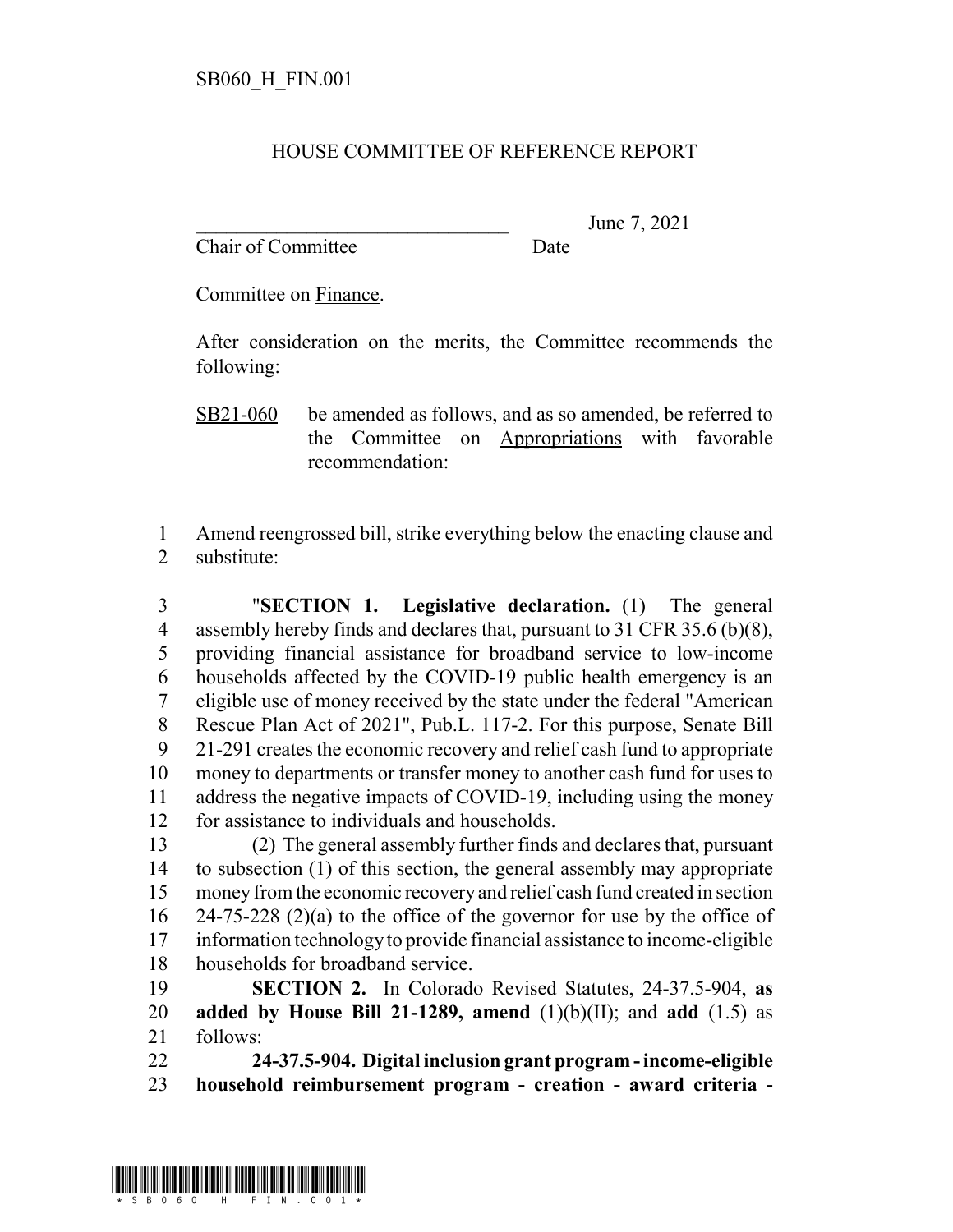**digital inclusion grant program fund - definition - reporting - repeal.** (1) (b) The Colorado broadband office shall implement the grant program. During the 2020-21 state fiscal year, the broadband office shall award:

5 (II) Grants totaling up to fifteen TEN million dollars to one or more providers of telehealth services; EXCEPT THAT, IF PURSUANT TO SUBSECTION (1.5)(e) OF THIS SECTION, THE BROADBAND OFFICE DOES NOT IMPLEMENT THE REIMBURSEMENT PROGRAM CREATED IN SUBSECTION (1.5) OF THIS SECTION, THE BROADBAND OFFICE SHALL AWARD GRANTS TOTALING UP TO FIFTEEN MILLION DOLLARS TO ONE OR MORE PROVIDERS OF TELEHEALTH SERVICES.

 (1.5) (a) ON OR BEFORE JANUARY 1, 2022, AND SUBJECT TO 13 SUBSECTIONS (1.5)(d) AND (1.5)(e) OF THIS SECTION, THE BROADBAND OFFICE SHALL CONTRACT WITH A NONPROFIT ORGANIZATION, PREFERABLY A NONPROFIT ORGANIZATION THAT HAS AN EXISTING PLATFORM OR SYSTEM FOR ADMINISTERING GRANT MONEY, HAS EXPERIENCE IN ADMINISTERING INCOME-QUALIFIED UTILITY ASSISTANCE PROGRAMS, AND HAS EXPERIENCE IN VERIFYING INCOME FOR STATEWIDE ASSISTANCE PROGRAMS, TO DEVELOP A PROGRAM, REFERRED TO IN THIS SUBSECTION (1.5) AS THE "PROGRAM", TO MAKE ACCESS TO BROADBAND SERVICE MORE AFFORDABLE BY REIMBURSING COLORADO SUBSCRIBERS FOR COSTS 22 INCURRED IN ACCESSING BROADBAND SERVICE. IN CHOOSING A NONPROFIT ORGANIZATION WITH WHICH TO CONTRACT, THE BROADBAND OFFICE NEED 24 NOT COMPLY WITH THE "PROCUREMENT CODE", ARTICLES 101 TO 112 OF THIS TITLE 24. HOUSEHOLDS THAT ARE INCOME ELIGIBLE TO PARTICIPATE 26 IN THE PROGRAM ARE THOSE HOUSEHOLDS THAT:

**(I) HAVE A HOUSEHOLD INCOME THAT DOES NOT EXCEED THE**  HIGHER OF TWO HUNDRED PERCENT OF THE FEDERAL POVERTY LEVEL OR EIGHTY PERCENT OF THE AREA MEDIAN INCOME; OR

 (II) ARE LOCATED IN CRITICALLY UNSERVED AREAS OF THE STATE. A HOUSEHOLD IS ELIGIBLE FOR REIMBURSEMENT UNDER THIS SUBSECTION 32  $(1.5)(a)(II)$  ONLY:

 (A) FOR BROADBAND SERVICE PROVIDED BY A SATELLITE PROVIDER; AND

(B) WITH RESPECT TO THE HOUSEHOLD'S PRIMARY RESIDENCE.

 (b) A HOUSEHOLD MEETING THE CRITERIA SET FORTH IN SUBSECTION (1.5)(a) OF THIS SECTION MAY APPLY TO THE PROGRAM ANNUALLY IN THE FORM AND MANNER DETERMINED BY THE BROADBAND OFFICE TO REQUEST REIMBURSEMENT TO COVER UP TO ONE-HALF OF THE COST OF BROADBAND SERVICE, NOT TO EXCEED A TOTAL REIMBURSEMENT OF SIX HUNDRED DOLLARS PER YEAR. A HOUSEHOLD THAT RECEIVES

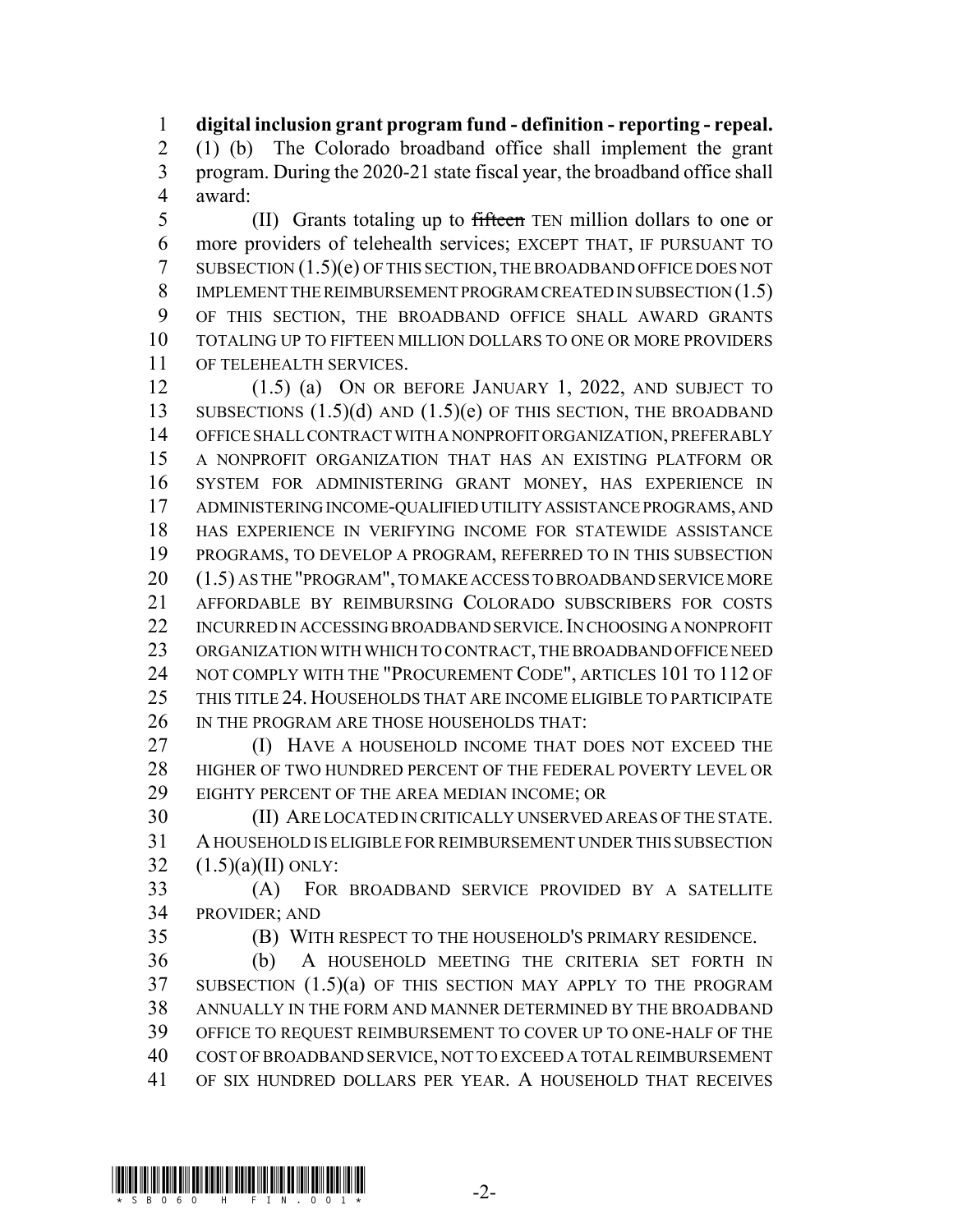REIMBURSEMENT PURSUANT TO THIS SUBSECTION (1.5)(b) MUST DEMONSTRATE THAT IT STILL MEETS THE CRITERIA SET FORTH IN SUBSECTION (1.5)(a) OF THIS SECTION TO RECEIVE REIMBURSEMENT IN A SUBSEQUENT YEAR.

 (c) WITH REGARD TO THE NONPROFIT ORGANIZATION WITH WHICH THE BROADBAND OFFICE CONTRACTS TO ADMINISTER THE PROGRAM, THE BROADBAND OFFICE SHALL DIRECT THAT THE NONPROFIT ORGANIZATION:

 (I) USE A PORTION OF THE MONEY TRANSMITTED TO THE NONPROFIT ORGANIZATION FOR IMPLEMENTING THE PROGRAM TO COVER 10 ITS DIRECT AND INDIRECT COSTS IN ADMINISTERING THE PROGRAM; AND

 (II) PERIODICALLY REPORT TO THE BROADBAND OFFICE, IN A FORM AND MANNER DETERMINED BY THE BROADBAND OFFICE, REGARDING ITS ADMINISTRATION OF THE PROGRAM.

 (d) THE BROADBAND OFFICE, IN CONSULTATION WITH THE NONPROFIT ORGANIZATION WITH WHICH IT CONTRACTS TO IMPLEMENT THE PROGRAM, MAY EXPLORE ALTERNATIVE MECHANISMS FOR PAYMENT ASSISTANCE FOR INCOME-ELIGIBLE HOUSEHOLDS IF THE BROADBAND OFFICE DETERMINES THAT A REIMBURSEMENT PROGRAM IS NOT COST-EFFECTIVE. IF THE BROADBAND OFFICE ADOPTS AN ALTERNATIVE MECHANISM FOR PROVIDING PAYMENT ASSISTANCE UNDER THIS 21 SUBSECTION (1.5)(d), THE BROADBAND OFFICE SHALL INCLUDE A DESCRIPTION OF THE MECHANISM CHOSEN AS PART OF ITS REPORTING 23 REQUIREMENTS UNDER SUBSECTION  $(1.5)(g)$  OF THIS SECTION.

 (e) IF THE BROADBAND OFFICE DOES NOT FIND A NONPROFIT ORGANIZATION WITH WHICH TO CONTRACT TO IMPLEMENT THE PROGRAM, THE PROGRAM SHALL NOT BE IMPLEMENTED AND THE BROADBAND OFFICE SHALL USE THE MONEY ALLOCATED FOR IMPLEMENTATION OF THE PROGRAM TO AWARD ADDITIONAL GRANTS FOR TELEHEALTH SERVICES 29 UNDER SUBSECTION  $(1)(b)(II)$  OF THIS SECTION.

30 (f) (I) THE BROADBAND OFFICE AND THE NONPROFIT WITH WHICH IT CONTRACTS MAY USE UP TO FIVE MILLION DOLLARS OF THE MONEY TRANSFERRED PURSUANT TO SUBSECTION (1)(e) OF THIS SECTION TO THE DIGITAL INCLUSION GRANT PROGRAM FUND FROM THE ECONOMIC RECOVERY AND RELIEF CASH FUND CREATED IN SECTION 24-75-228 (2)(a) TO IMPLEMENT THE PROGRAM, INCLUDING THE MONEY REQUIRED TO COVER THE BROADBAND OFFICE'S AND THE NONPROFIT ORGANIZATION'S ADMINISTRATIVE COSTS INCURRED IN IMPLEMENTING THE PROGRAM.THE BROADBAND OFFICE AND THE NONPROFIT ORGANIZATION MAY USE UP TO FIVE HUNDRED THOUSAND DOLLARS PER YEAR TO COVER THEIR DIRECT AND INDIRECT COSTS IN ADMINISTERING THE PROGRAM.

**(II) ALL MONEY USED FOR IMPLEMENTATION OF THE PROGRAM**